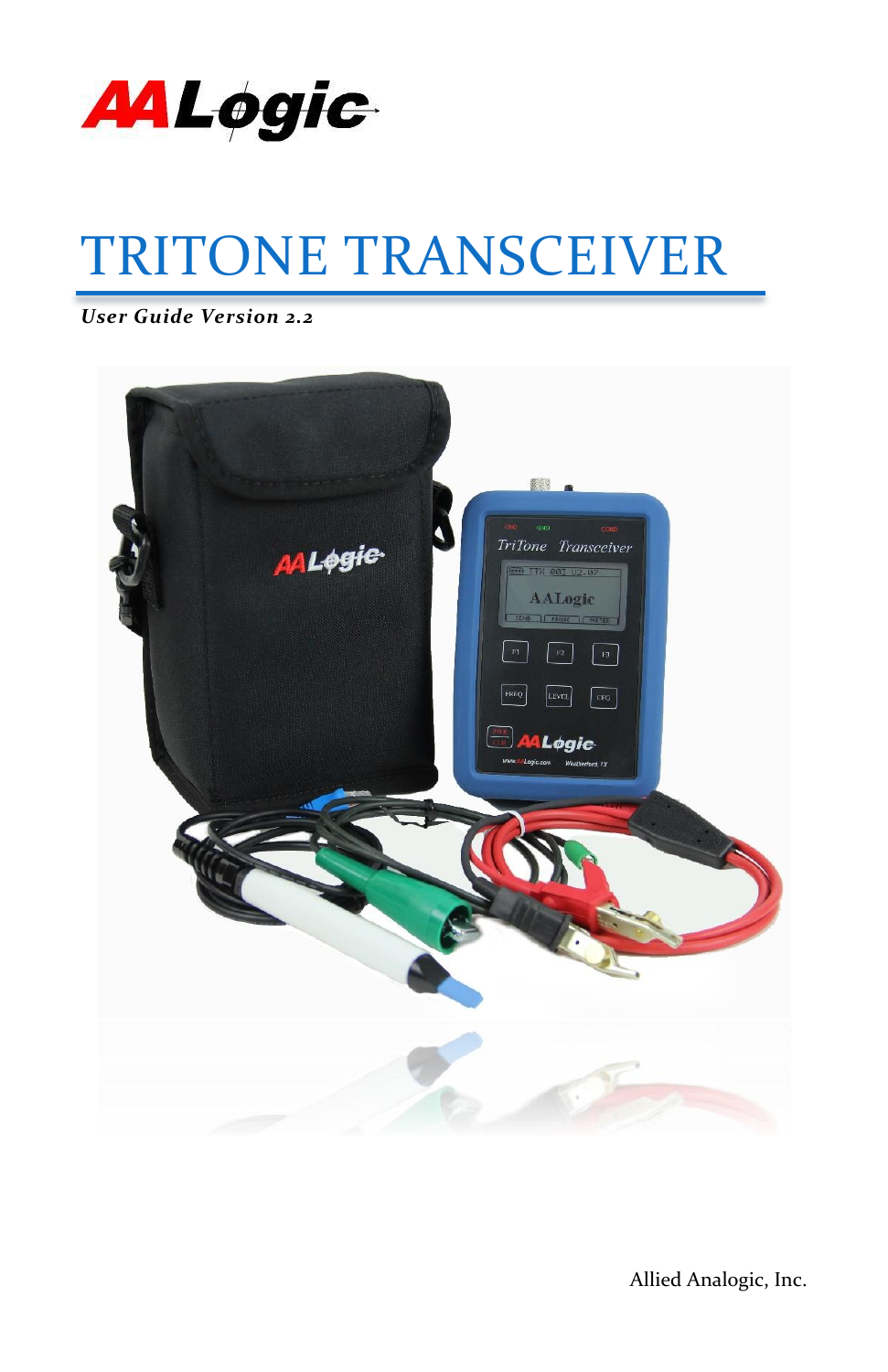# **TABLE OF CONTENTS**

| $\mathbf 1$    |       |                                       |                  |  |
|----------------|-------|---------------------------------------|------------------|--|
| $\overline{2}$ |       |                                       |                  |  |
| 3              |       |                                       |                  |  |
|                | 3.1   |                                       |                  |  |
|                | 3.2   |                                       |                  |  |
|                | 3.3   |                                       |                  |  |
|                | 3.3.1 |                                       |                  |  |
|                | 3.3.2 |                                       |                  |  |
|                | 3.3.3 |                                       |                  |  |
| $\overline{4}$ |       |                                       |                  |  |
|                | 4.1   |                                       |                  |  |
|                | 4.2   |                                       |                  |  |
|                | 4.3   |                                       |                  |  |
|                | 4.3.1 |                                       |                  |  |
|                | 4.3.2 |                                       |                  |  |
|                | 4.3.3 |                                       |                  |  |
|                | 4.3.4 |                                       |                  |  |
| 5              |       |                                       |                  |  |
|                | 5.1   |                                       |                  |  |
|                | 5.2   |                                       |                  |  |
|                | 5.2.1 |                                       |                  |  |
|                | 5.3   |                                       |                  |  |
|                | 5.4   |                                       |                  |  |
| 6              |       |                                       |                  |  |
|                | 6.1   |                                       |                  |  |
|                | 6.2   |                                       |                  |  |
|                | 6.3   |                                       |                  |  |
|                | 6.4   |                                       |                  |  |
|                | 6.5   |                                       |                  |  |
|                |       | Allied Analogic, Inc.<br>$\mathbf{1}$ | Copyright © 2019 |  |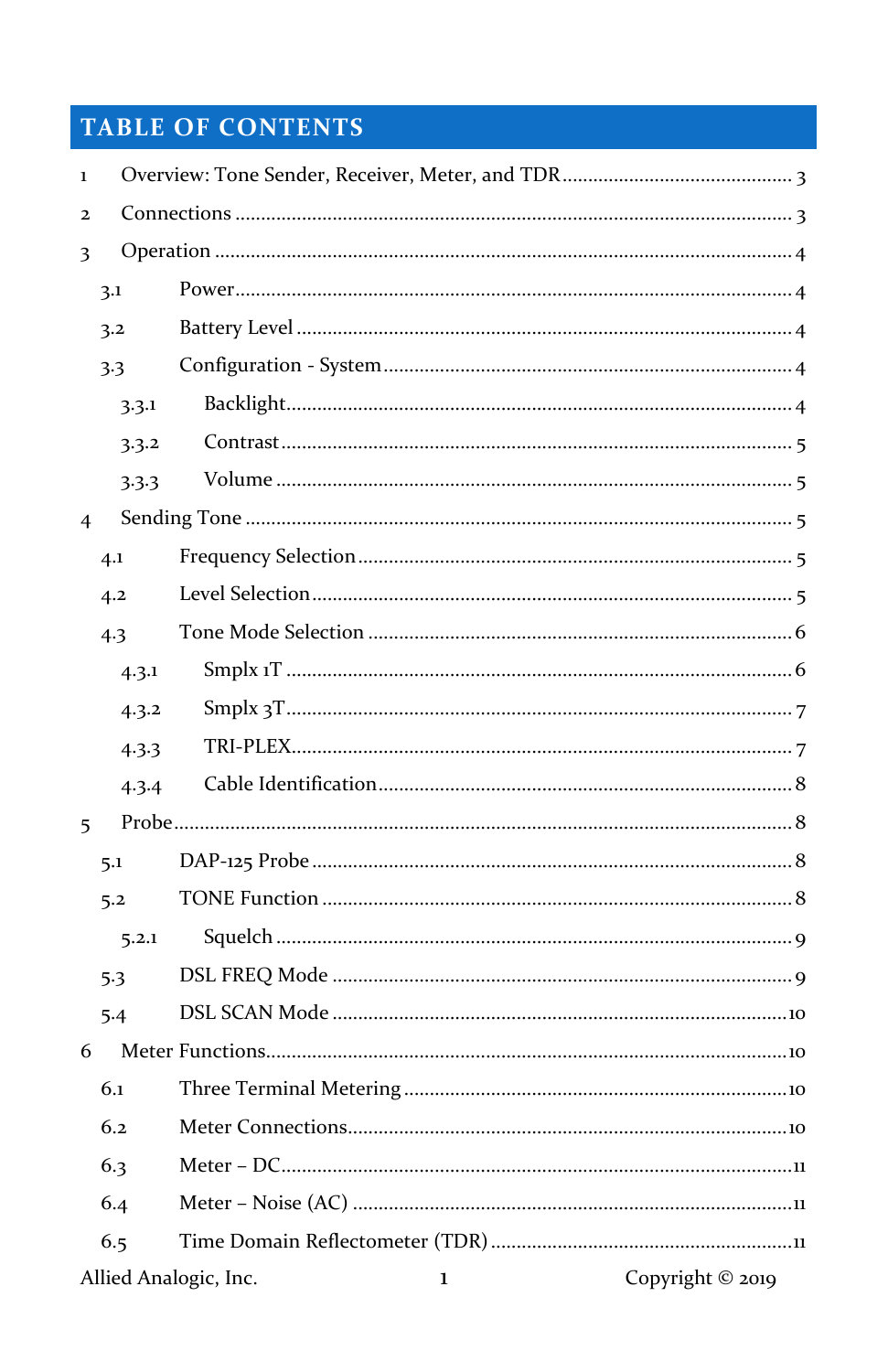| 6.5.1      |  |  |  |
|------------|--|--|--|
| 6.5.2      |  |  |  |
|            |  |  |  |
| 6, 5, 2, 2 |  |  |  |
| 6.5.2.3    |  |  |  |
|            |  |  |  |
| 6, 5, 2, 5 |  |  |  |
|            |  |  |  |
|            |  |  |  |
|            |  |  |  |

 $\overline{7}$  $\bf{8}$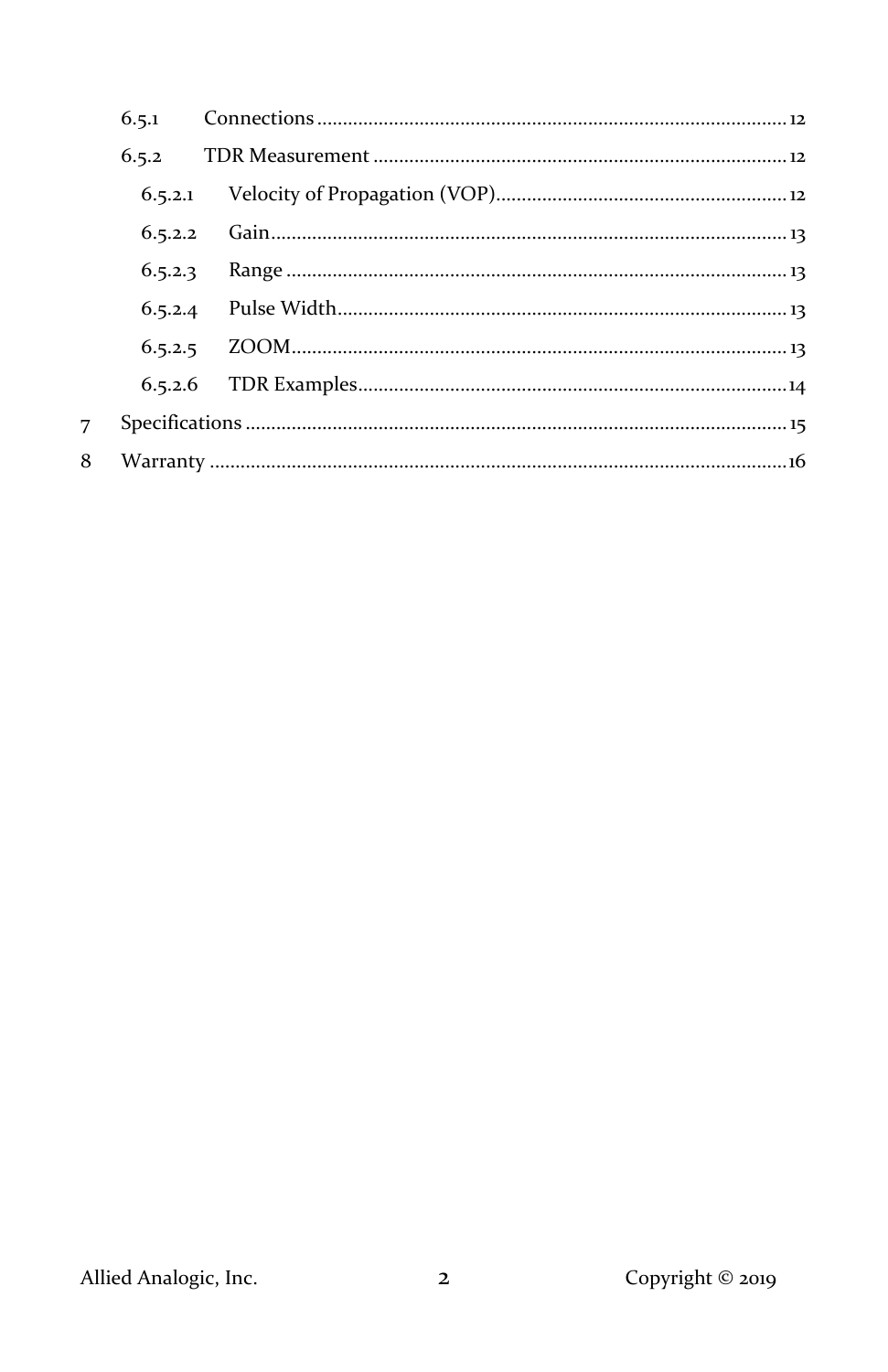#### <span id="page-3-0"></span>**1 OVERVIEW: TONE SENDER, RECEIVER, METER, AND TDR**

The TriTone Transceiver is designed for identifying cables and cable pairs by generating identification tone at 577Hz or 987Hz at one of three amplitudes; Normal, High, and Maximum. The TriTone Transceiver provides Simplex and Triplex tone modes allowing the user to select the best mode for the application.

The TriTone Transceiver tone is used with existing amplifier probes; filtered, tunable, or unfiltered. Receivers with aerial coils and hand coils that are compatible with 577 Hz or 987 Hz can also be used to receive TriTone Transceiver tone.

The TriTone Transceiver includes automatic visual and audible short/ground indications to assist in confirming pair identification.

The TriTone Transceiver includes a tone amplifier and internal speaker for receiving tone sent on cable and pairs. The tone can be from another TriTone Transceiver or other tone source sending 577Hz or 987Hz tone. The DAP-125 differential amplifier probe is provided for superior tone reception and pair identification.

The TriTone Transceiver also includes an option to probe for HDSL, T1, or VDSL signals on pairs to identify pairs with data (Special Circuits). A DSL Scan feature allows probing for DSL type circuits without specifying a particular mode.

Metering functions built into the TriTone Transceiver allow the user to check DC and AC voltages (noise) on the pair. This is helpful in identifying the type of service on the pair or possible defects such as foreign voltage or excessive noise.

Finally, the TriTone Transceiver includes a TDR. This is helpful when selecting a vacant pair for assignment. The TDR provides length and fault status.

#### <span id="page-3-1"></span>**2 CONNECTIONS**

The TriTone Transceiver has a Pair Cord, with Red and Black needle clips, DAP-125 Probe, Ground Cord, and charger. Connect the Pair Cord assembly or DAP-125 and the Ground Cord to the jacks located on the top of the TriTone Transceiver. The ground cord is only needed when sending tone.



The Pair Cord clips and Ground should be connected to the pair and shield of the cable as needed when sending tone.

Allied Analogic, Inc. 3 3 Copyright © 2019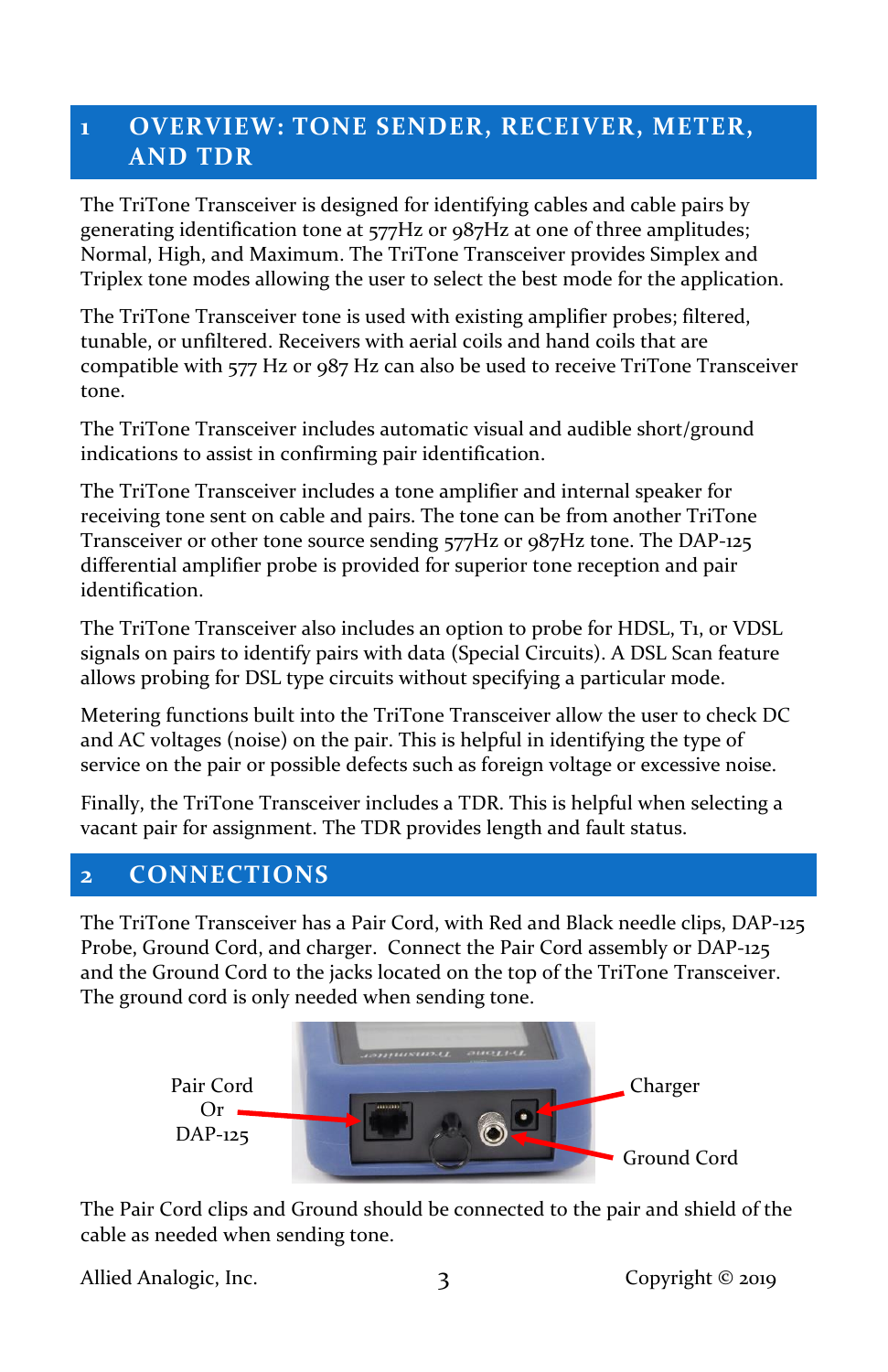| Pair Identification, SMPLX 1T, | Black clip to Tip wire, Red clip to Ring wire, |
|--------------------------------|------------------------------------------------|
| SMPLX $3T$ , and TRI-PLEX      | and Ground clip to shield/ground               |
| Pair Identification, Metallic  | Green Ground clip to Tip wire and Red Clip     |
|                                | to Ring wire                                   |
| Meter                          | Black clip to Tip wire, Red clip to Ring wire, |
|                                | and Ground clip to shield/ground*              |
| <b>TDR</b>                     | Black clip to Tip wire and Red clip to Ring    |
|                                | wire                                           |

*A wire connected to a suitable ground can be connected to the ground binding post on the TriTone Transceiver in place of the ground cord if needed. This can be used when the best ground is some distance from the testing point. Using the shortest ground possible improves meter measurements.*

*\*The Ground clip is not required if T G or R G measurements are not needed.*

## <span id="page-4-0"></span>**3 OPERATION**

The following information describes the operation of the controls on the TriTone Transceiver.

## <span id="page-4-1"></span>3.1 POWER

The **[PWR/CLR]** key used to turn the unit on and off.

- Press and hold the key for 1 to 2 seconds to turn the unit on.
- Press and hold the key for approximately 3 seconds to turn the unit off.
- The **[PWR/CLR]** key is also used to terminate any function and return to the main menu.

## <span id="page-4-2"></span>3.2 BATTERY LEVEL

A battery level indicator is displayed in the top, left corner of the display. The batteries are rechargeable by plugging the supplied charger into the connector on the top of the unit. When only one bar is shown in the battery level indicator, the unit should be charged as soon as practical.

*The unit may be used while power is supplied to the charge connector if an external power source is available; however, the power supply should not be used when using the AC noise meter function.*

## <span id="page-4-4"></span><span id="page-4-3"></span>3.3 CONFIGURATION - SYSTEM

## 3.3.1 BACKLIGHT

The display backlight can be adjusted for various light conditions. Note that lower backlight settings will extend the battery duration.

Allied Analogic, Inc.  $\begin{array}{ccc} 4 & \phantom{-}4 & \phantom{-}0 & \phantom{-}0 & \phantom{-}0 & \phantom{-}0 & \phantom{-}0 & \phantom{-}0 & \phantom{-}0 & \phantom{-}0 & \phantom{-}0 & \phantom{-}0 & \phantom{-}0 & \phantom{-}0 & \phantom{-}0 & \phantom{-}0 & \phantom{-}0 & \phantom{-}0 & \phantom{-}0 & \phantom{-}0 & \phantom{-}0 & \phantom{-}0 & \phantom{-}0 & \phantom{-}0 & \phantom{-}0 & \phantom{-}0 & \phantom{-}0 & \phantom{-}0 &$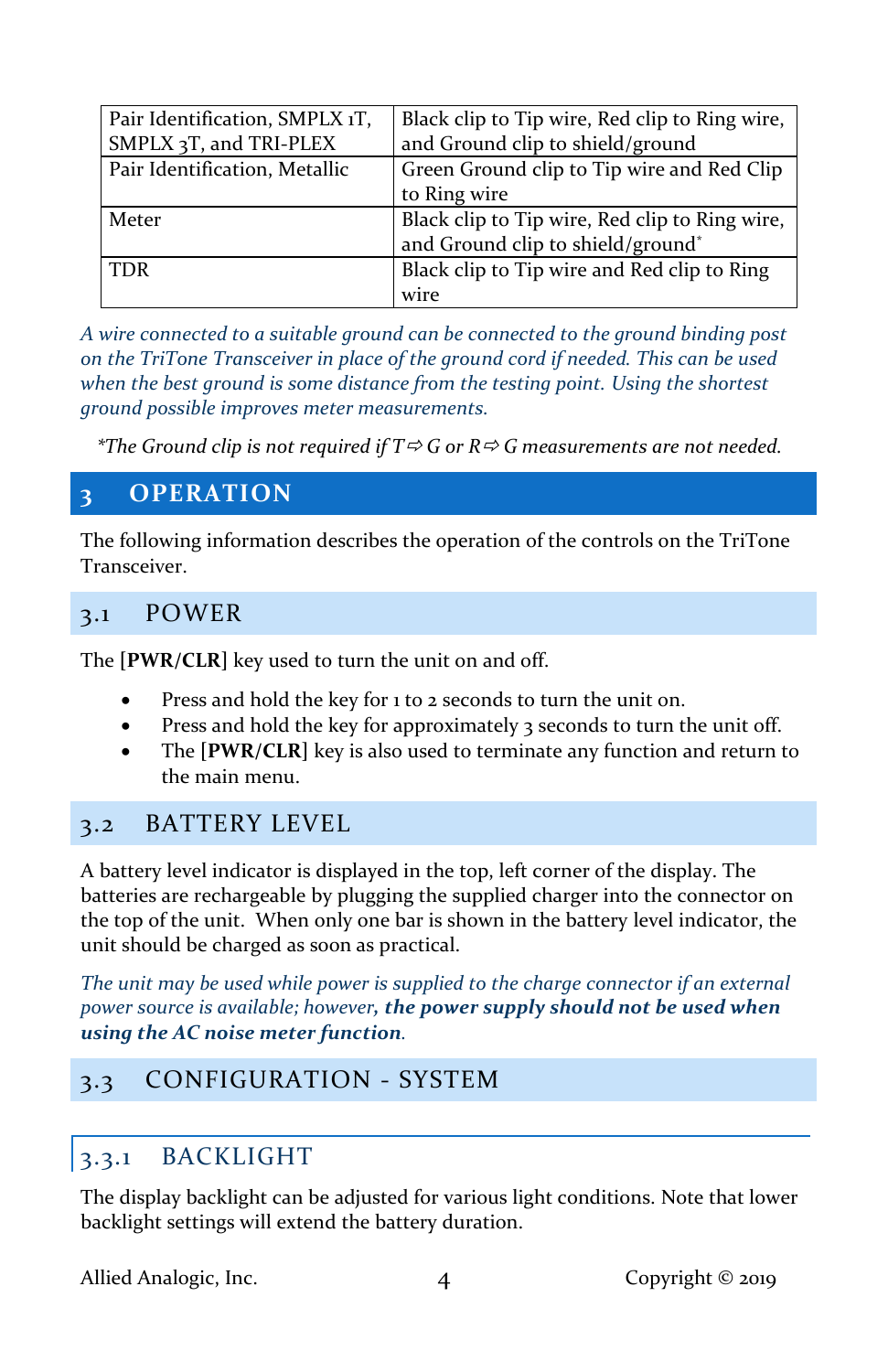- Press **[CFG]**, then **[F1]** BCKLTE.
- Use the **[F2]** ▼and **[F3]** ▲ keys to adjust the backlight
- Press [F<sub>1</sub>] Set to save the setting.

## <span id="page-5-0"></span>3.3.2 CONTRAST

The display contrast can be adjusted as needed. Temperature may affect the contrast. The contrast may need to be turned down in hot conditions or turned up in cold conditions.

- Press **[CFG]**, then **[F2]** CONTRST.
- Use **[F2]** ▼and **[F3]** ▲ keys to adjust the contrast
- Press [F<sub>1</sub>] Set to save the setting.

# <span id="page-5-1"></span>3.3.3 VOLUME

The key push beep and probe volumes are adjustable as needed. *The probe volume is adjustable in the probe function.*

- Press **[CFG]**, then **[F3]** VOLUME
- Use **[F2]** ▼and **[F3]** ▲ keys to adjust the KeyPush volume
- Press **[F1]** Set to save the setting

## <span id="page-5-2"></span>**4 SENDING TONE**

The TriTone Transceiver provides tone sending options for identification of cables or cable pairs.

## <span id="page-5-3"></span>4.1 FREQUENCY SELECTION

The TriTone Transceiver generates 577 Hz or 987 Hz tone. Select a tone that is compatible with the tone  $probe(s)$  that will be used. The TriTone Transceiver retains the previous selection when the power is turned on. *The frequency can be set from the Main screen or any tone operating screen.*

- Press the **[FREQ]** key
- Use **[F2]** ▼ and **[F3]** ▲ keys to select the desired frequency
- Press **[F1] SET**.

## <span id="page-5-4"></span>4.2 LEVEL SELECTION

The TriTone Transceiver offers transmit tone levels at Normal, High, and Maximum. The lowest level that allows identification of the cable pairs should normally be used. Higher tone levels may increase inductive coupling to adjacent pairs and make it more difficult to identify the correct pair.

Allied Analogic, Inc. 5 5 Copyright © 2019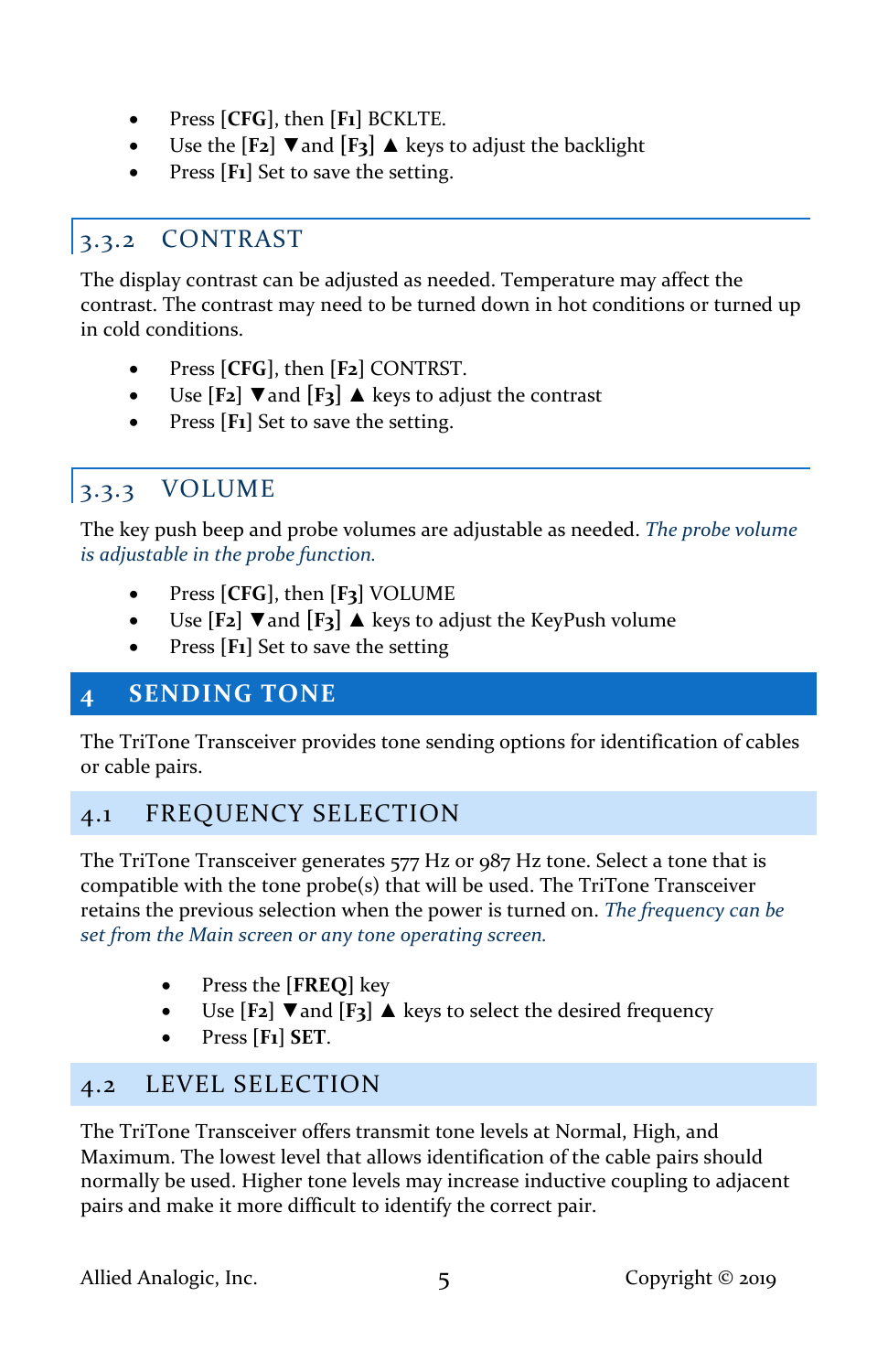High tone levels can aid in the location of cables. The high levels provide more signal outside the cable.

The TriTone Transceiver tone transmit voltage Tip or Ring to Ground levels are:

- NORM 5V ac peak-to-peak
- HI 10Vac peak-to-peak
- MAX 20Vac peak-to-peak

*Note: Tip to Ring voltages in TriPlex mode are 2x the Tip or Ring to Ground Levels.*

The TriTone Transceiver retains the previous selection when the power is turned on. *The Level can be set from the Main screen or any tone operating screen.*

- Press **[LEVEL]**, use **[F2] ▼and [F3] ▲** to select the desired level
- Press **[F1] SET**.

## <span id="page-6-0"></span>4.3 TONE MODE SELECTION

TriTone Transceiver provides three tone mode options; SMPLX 1T, SMPLX 3T, and TRI-PLEX. The mode is selected by pressing the Function keys, **[F1]**, **[F2]**, or **[F3]** as shown on the TONE screen.

- From the Main screen, press **[F1]** SEND
- Press **[F1]** SMPLX 1T, **[F2]** SMPLX 3T, or **[F3]** TRIPLEX

#### <span id="page-6-1"></span>4.3.1 SMPLX 1T

SMPLX 1T applies tone to the Tip to Ground and the Ring to Ground at the same time. The tone is balanced and in phase on the Tip and Ring eliminating audible tone between the Tip and Ring on balanced pairs.

*The amount of tone heard Tip to Ring (metallic) will vary depending on the balance of the pair and the tone voltage. The tone heard increases on unbalanced pairs as the tone level is increased.*

Simplex tone is commonly used to locate cable pairs. The tone depends on a good ground or shield to conduct the tone efficiently.

*Missing or poor bonds, open shields, and grounds can significantly reduce the amount of tone on the pair and make it more difficult to locate pairs.*



*Simplex tone is applied to both the Tip to Ground and Ring to Ground simultaneously and can be heard even if one side of the pair is open.*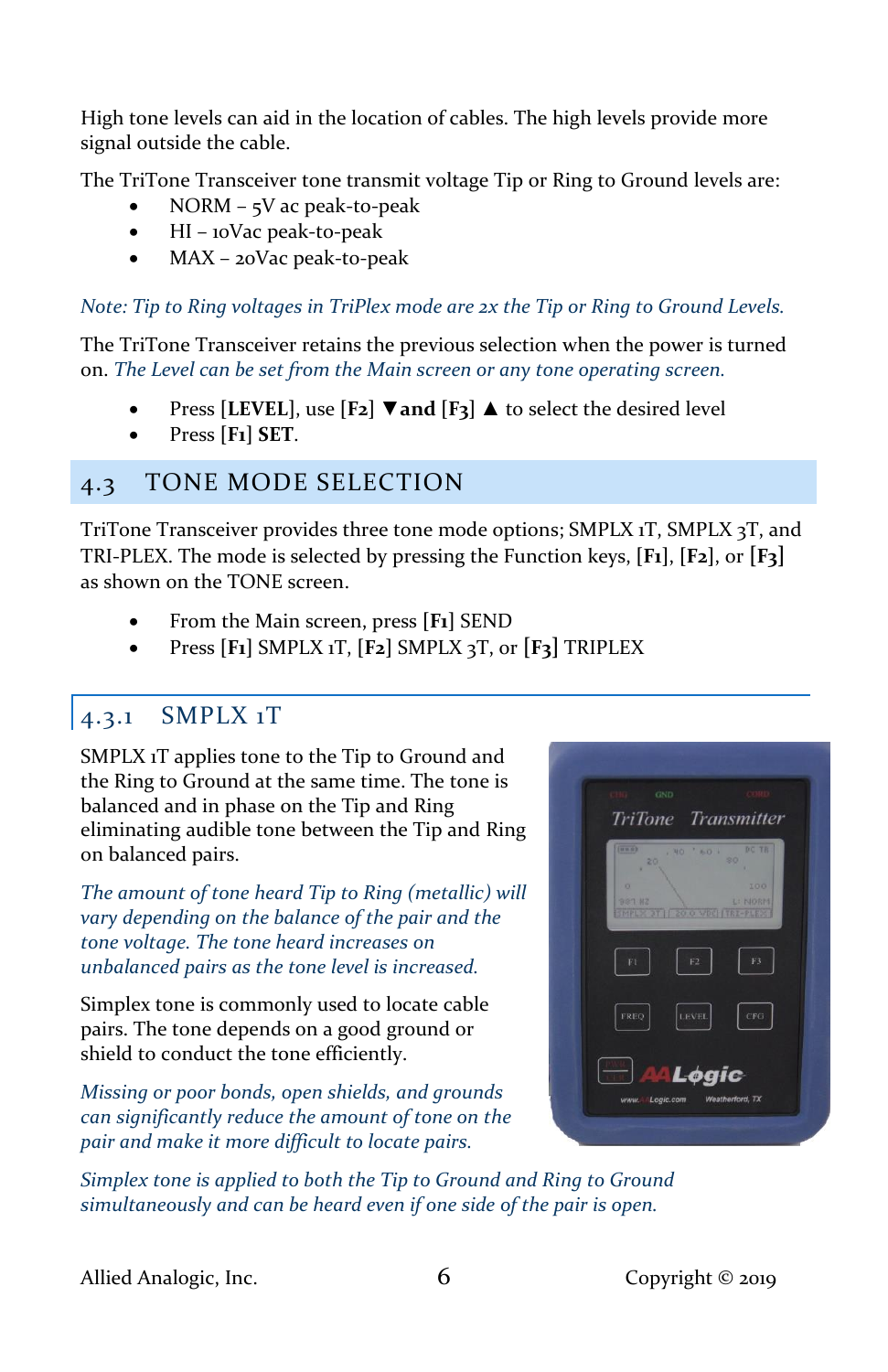SMPLEX 1T mode displays an analog meter of the DC voltage between the Black (TIP) and the Red (RING) clips. The indicated voltage decreases if a short is applied to the pair at the far-end to confirm the pair identity. A beep is heard if the voltage drop indicates a short.

In the case of a pair with one side open, the good side of the pair can be grounded and the TriTone Transceiver will provide a beep confirmation.

## <span id="page-7-0"></span>4.3.2 SMPLX 3T

SMPLX 3T applies tone in the same manner as the SMPLX 1T mode. This mode includes a digital meter that displays the DC voltage between the TIP and RING as well as the AC voltages between the TIP and Ground and the RING and Ground.

The DC voltage, T to R, will decrease if a short is applied to the pair at the far-end to confirm the pair identity. A beep is heard and a visual indication,  $BUXZ$ , is displayed between  $\P$  and  $\overline{R}$  if the voltage drop indicates a short or ground on one side.

*In the case of a pair with one side open, the good side of the pair can be grounded and the TriTone Transceiver will provide a visual and audible confirmation.*

## <span id="page-7-1"></span>4.3.3 TRI-PLEX

*Triplex tone is a unique tone mode that minimizes cross-coupled tone to adjacent pairs.*

Triplex mode applies tone to the pair Tip to Ground, Ring to Ground, and Tip to Ring simultaneously but the tones are 180 degrees out of phase. TriPlex tone mode can be heard, Tip to Ring, on balanced pairs. This tone can also be heard even when the grounds or bonds are missing.

*This tone mode is useful any time high-levels of tone is coupled to adjacent pairs, including wet sections.*

Begin by using either of the SMPLX modes to identify the most likely pairs. Then use the TRI-PLEX mode to identify and confirm the actual pair.





Allied Analogic, Inc. 7 7 Copyright © 2019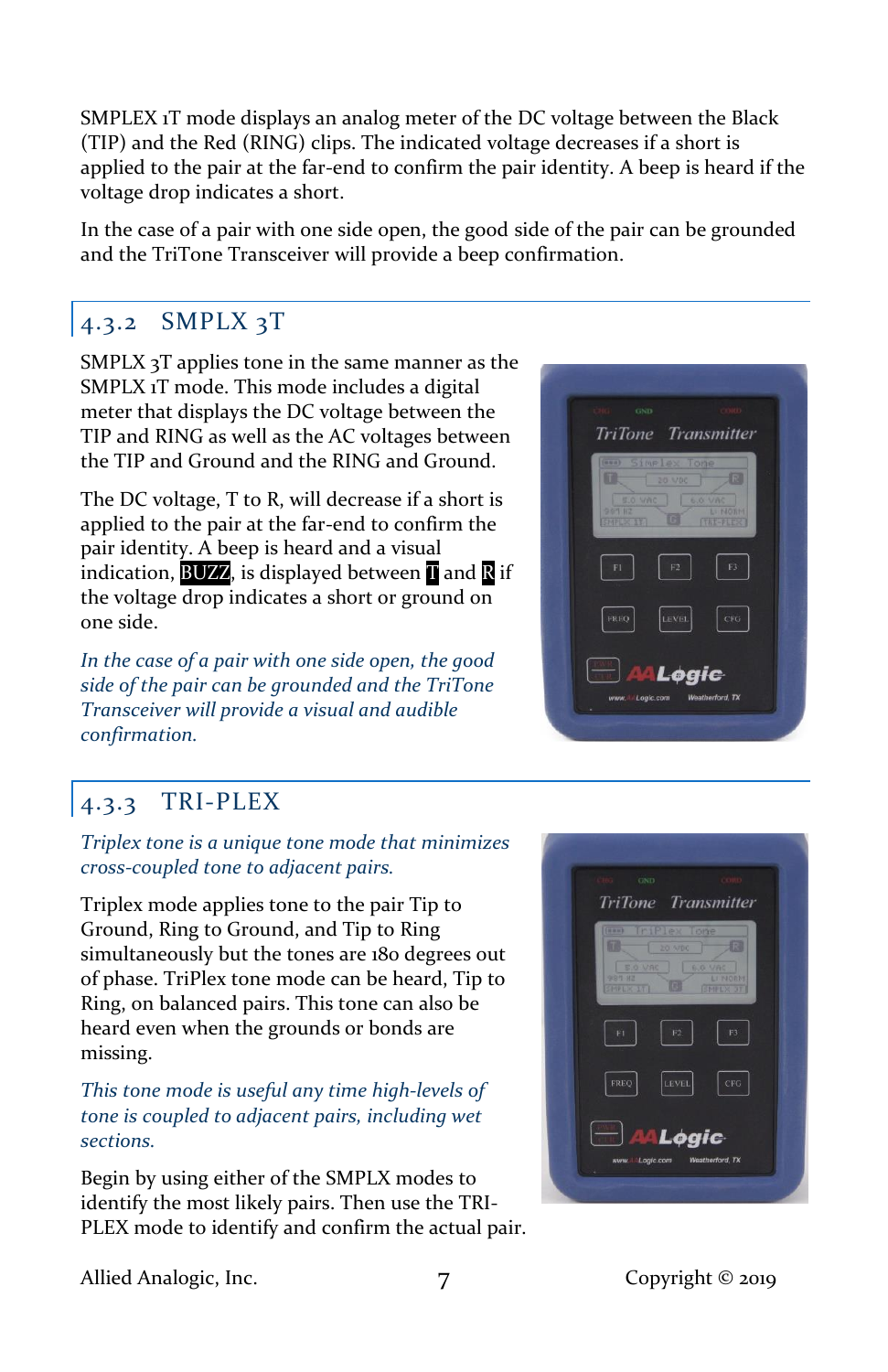Since cross-coupling is minimized, the amplifier probe must be very close or touching the pair to hear the tone. To confirm the correct pair is found, place the probe tip between the Tip and Ring wires. There should be a significant increase in tone on only the correct pair.

## <span id="page-8-0"></span>4.3.4 CABLE IDENTIFICATION

Tone can be used to locate cables. Connect the Green Ground clip to the shield/ground and the Red clip to a vacant cable pair, both the Tip and the Ring. A hand-coil probe and amplifier may be required to pick up the tone in the cable.

## <span id="page-8-1"></span>**5 PROBE**

The following describes the use of the three Probe functions: Tone, DSL frequency, and DSL Scan.

## <span id="page-8-2"></span>5.1 DAP-125 PROBE

Connect at DAP-125 tone probe to the connector at the top of the TriTone Transceiver. A ground connection is not required.

*The DAP-125 tip is a unique design that enhances the amplification of the difference in tone signal from one side to the other. Placing either side flat against the pair(s) will amplify the tone signal. Placing the tip between the Tip and Ring wires of the pair produces a much louder tone only on the correct pair when using TriPlex tone.*

#### <span id="page-8-3"></span>5.2 TONE FUNCTION

This mode is used to locate cables or cable pairs. A suitable tone source that sends 577Hz or 987Hz tone, such as a TriTone 3, D-105, another TriTone Transceiver, or other tone source, is required.

*The TriTone Transceiver cannot be used to send and receive tone at the same time.*

- From the Main screen, press **[F2]** PROBE, then
- Press **[F1]** TONE.

The Tone screen displays the **Gain**, **Volume**, currently selected Frequency, and the signal level.

The bar graph shows a relative tone level from 0 to 100 and a numeric % value below the graph. These indications are useful in showing the differences in tone levels between two cables or pairs.

The tone is also heard from the internal speaker.

Frequency is changed by pressing the **[FREQ]** key. This toggles between 577Hz and 987Hz.

GAIN or VOLUME is changed by pressing the **[LEVEL]** key to select the needed option. The selected option has a box around the value and the name is displayed above the **[F1]** key. The value is changed by pressing **[F2]**  $\blacktriangledown$  or **[F3]**  $\blacktriangle$ .

Allied Analogic, Inc.  $\begin{array}{ccc} 8 \\ 2019 \end{array}$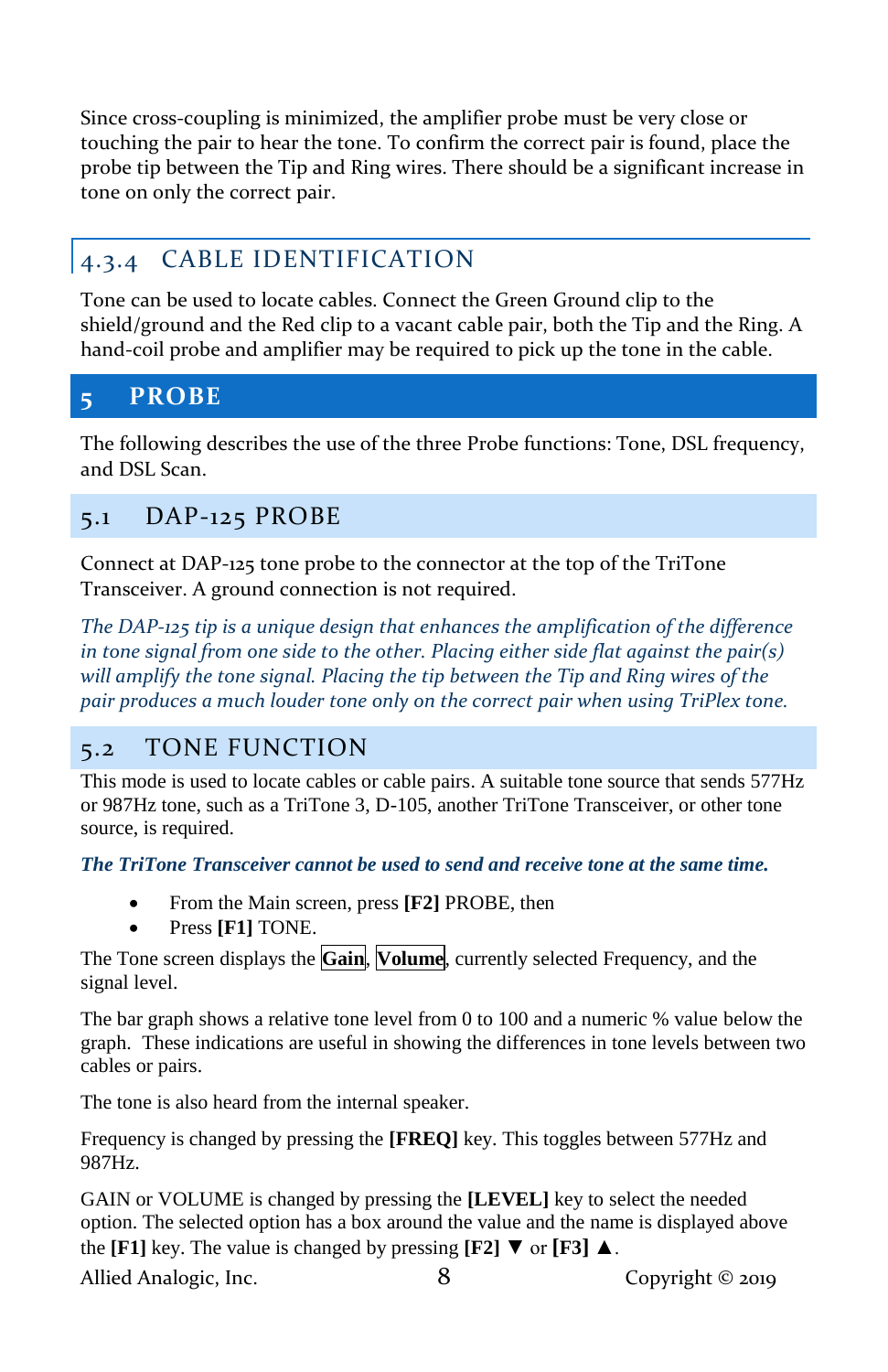Gain increases the sensitivity of the amplifier. This helps when the tone is weak such as identifying cables. Volume just makes the sound from the speaker louder. This helpful in noisy areas. If the tone is faint, increase the GAIN rather than the volume. If you can hear tone but it is not loud enough, increase the VOLUME.

## <span id="page-9-0"></span>5.2.1 SQUELCH

The Squelch feature may help when tone is present on a number of pairs and it is not easy to determine which pair has the strongest tone by listening.

*Always Reset the squelch when beginning to probe for pairs to ensure any tone on the pairs can be heard.*

- Press the **[LEVEL]** key until **SET SQL** is displayed above the **[F1]** key and **[F2]** RST SQL is displayed.
- Press [F<sub>2</sub>] to reset the squelch. This allows any tone to be heard.
- Place the probe near the one pair that has strong tone and press the **[F1] SET SQL.** 
	- o The squelch is set and ᴠ symbol moves to the current tone level. Now only tone that is stronger than the set level will be heard. Probe for pairs that have stronger tone. *Tone will only be heard if a tone stronger than the set SQL level is present.*
	- o If more than one pair has tone, place the probe near one of pairs and press **[F1] SET SQL** setting a new level and retest the pairs. Repeat this process until only one pair is heard.
- Pressing **[F2]** RST SQL at any time clears the squelch and any tones on the pairs is heard. This is done when identifying another pair.

*The display will indicate received tone levels even though the speaker is silent until a stronger tone is received.*

## <span id="page-9-1"></span>5.3 DSL FREQ MODE

The DSL Frequency mode allows the user to probe for one of three digital modes, HDSL, T1, VDSL. This can be used to identify potential special circuits prior to transfers or other operations.

- Press **[F2]** Probe
- Press **[F2]** DSL FREQ.
	- o The Rcve XXXX screen displays the Gain, Volume, currently selected digital mode, and the signal level.
	- o The bar graph shows a relative tone level from 0 to 100 and a numeric % value below the graph. These indications are useful in showing the difference in tone level on two or more pairs or compare coupled tone to actual tone on a pair.
	- o Rcve mode is changed by pressing the **[FREQ]** key. This toggles between HDSL, T<sub>1</sub>, and VDSL.
	- o GAIN or VOLUME is changed by pressing the **[LEVEL]** key. The currently selected option has a box around the value and the selection

Allied Analogic, Inc. 9 9 Copyright © 2019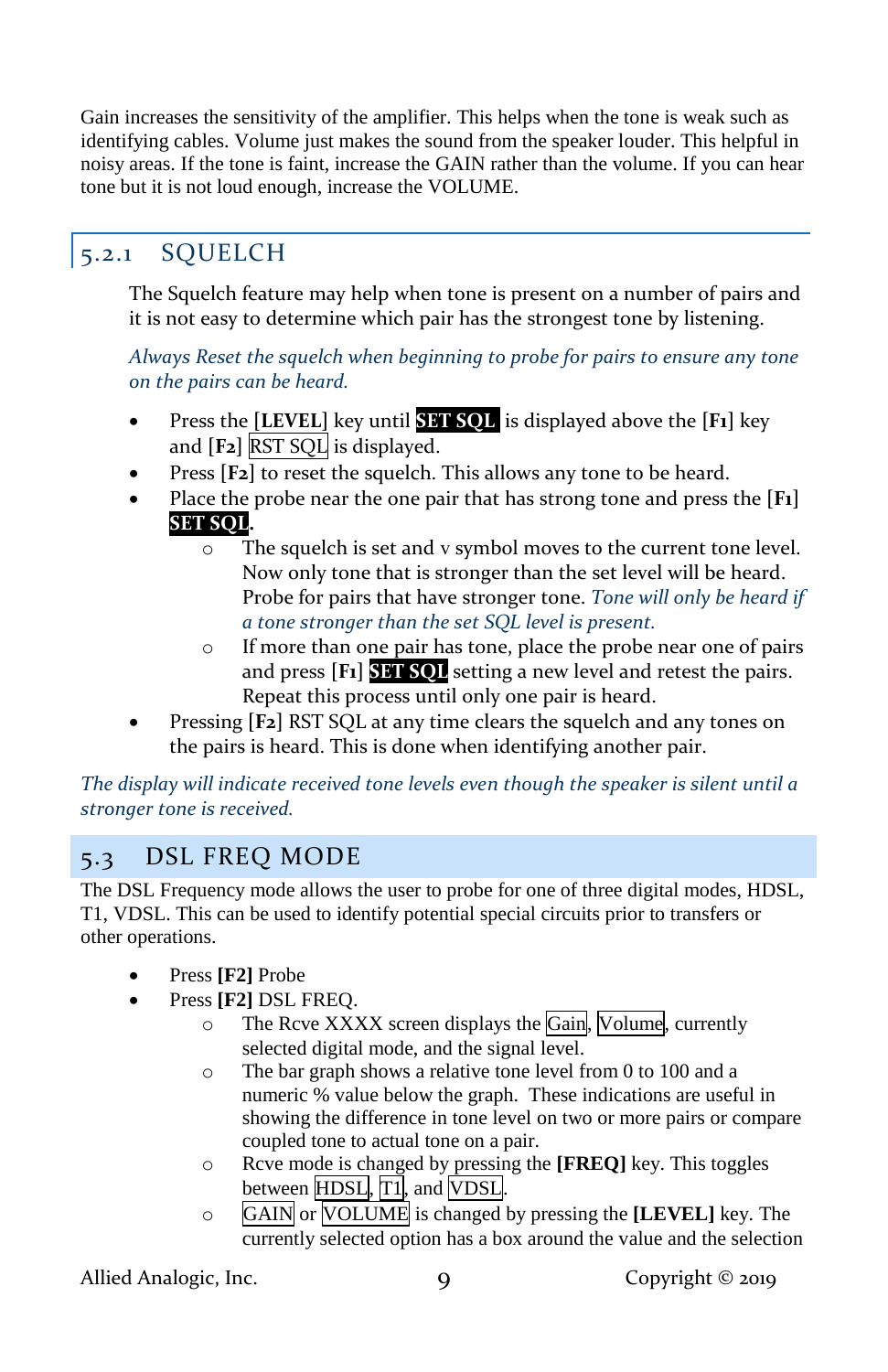is displayed above the **[F1]** key. The value is changed by pressing  $[F2]$  ▼ or  $[F3]$  **▲**.

## <span id="page-10-0"></span>5.4 DSL SCAN MODE

The DSL Scan mode allows the user to probe for a variety of digital modes on pairs. This can be used to identify potential special circuits prior to transfers or other operations. The specific mode is not identified.

- Press **[F2]** Probe
- Press **[F3]** DSL SCAN.
	- o The DSL SCAN screen displays the Gain, Volume, and the signal level at a range of frequencies. The bar graph shows a relative tone level at selected frequencies in

the range. *Any signals displayed may indicate a special circuit.*

o GAIN or VOLUME is changed by pressing the [LEVEL] key. The currently selected option has a box around the value and the selection is displayed above the **[F1]** key. The value is changed by pressing **[F2]** ▼ or **[F3]** ▲.

## <span id="page-10-1"></span>**6 METER FUNCTIONS**

The TriTone Transceiver includes metering to allow the user to assess the *preliminary* status of cable pairs.

*Any indications of problems on the pair should be further investigated following local practice.*

VDC shows the DC voltage on the pairs and helps identify POTS, Special Circuits, and DC faults such as foreign voltage.

VAC is used to assess noise on the pair. Noise is a common cause of voice and data problems on a pair.

TDR shows the approximate length of open pairs and estimates distance to resistive faults.

## <span id="page-10-2"></span>6.1 THREE TERMINAL METERING

The TriTone Transceiver DC and AC meters use a three terminal meter display. This allows the TriTone Transceiver to display the measurements Tip to Ring, Tip to Ground, and Ring to Ground simultaneously.

## <span id="page-10-3"></span>6.2 METER CONNECTIONS

The pair clips and the ground cord are used for DC and AC meter functions. Connect the Green ground, Black (Tip), and Red (Ring) clips as you would for sending tone.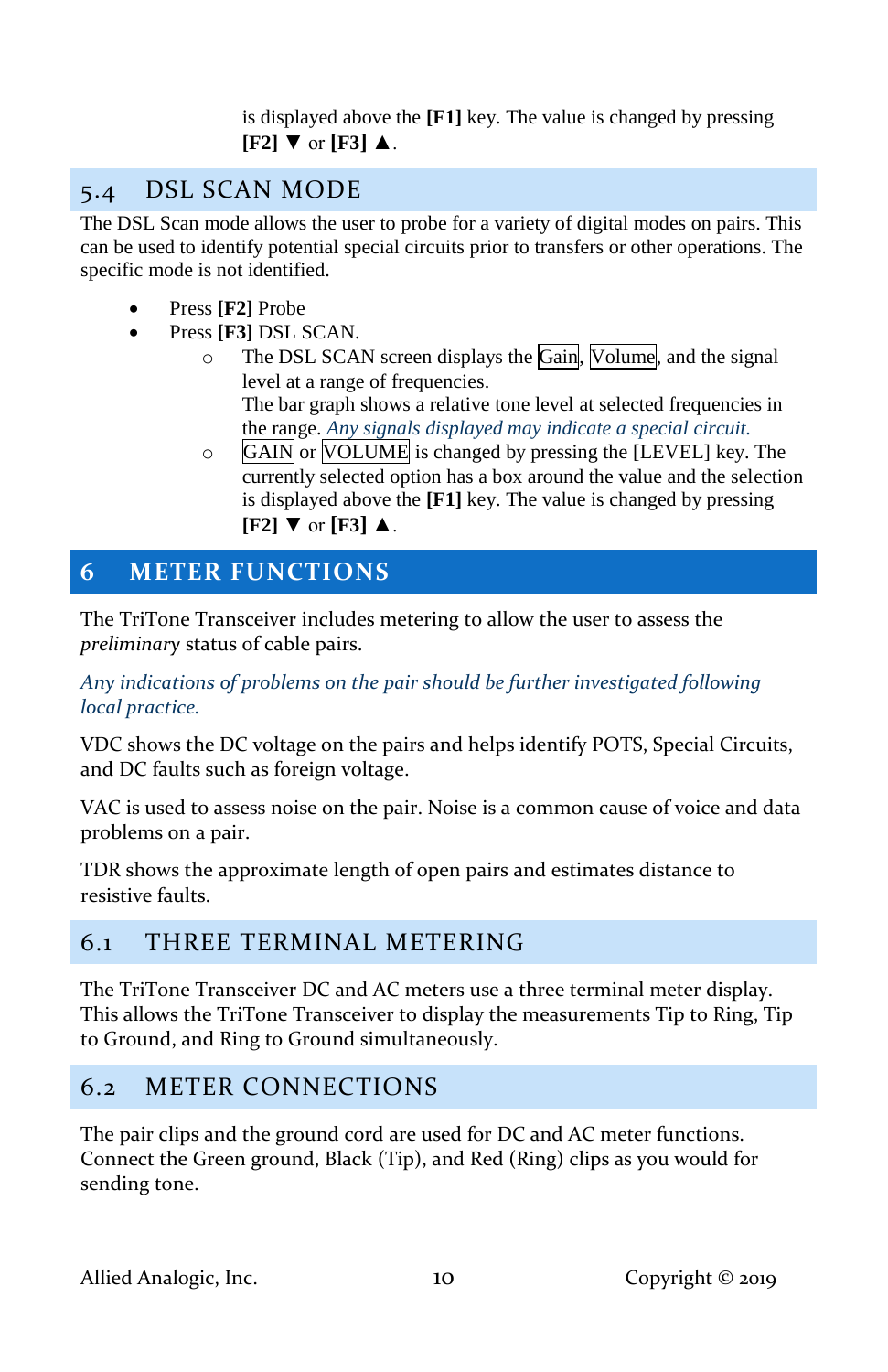## <span id="page-11-0"></span>6.3 METER – DC

The DC meter shows DC voltage on cable pairs. This voltage may indicate a working pair or a DC fault on the pair. Wet cables frequently show DC voltages on vacant pairs. DC may also be an indication of a short or cross with another pair.

• From the Main screen, press **[F3]** METER

The meter defaults to DC voltage. The display indicates the VDC T $\Rightarrow$ R, T $\Rightarrow$ G, and  $R \Rightarrow G$ . The readings are updated approximately once per second. A small dot at the upper left, just outside the box, blinks each time the value is refreshed.

*Ensure good connections are made to the pair wires and ground.*

## <span id="page-11-1"></span>6.4 METER – NOISE (AC)

The AC meter displays noise on the cable pair. Noise Tip to Ring is an indication of balance problems on the pair and noise Tip to Ground or Ring to Ground indicates problems with bonds and shields.

- From the Main screen, press **[F3]** METER
- Press **[F1]** to toggle to the AC mode.
	- The meter display indicates the voltage in VAC T $\Rightarrow$ R, T $\Rightarrow$ G, and R $\Rightarrow$ G. The readings are updated approximately every three seconds. A small dot at the upper left, just outside the box, blinks each time the value is refreshed.
- Press **[F3]** to toggle units from RMS or DB The units, VAC are RMS values and correspond to normal indications of AC voltage using a multimeter. Noise is typically specified in DB. The units in the measurement windows are the current measurement units.

*Ensure good connections are made to the pair wires and ground.* 

#### <span id="page-11-2"></span>6.5 TIME DOMAIN REFLECTOMETER (TDR)

The TDR is a pulse type TDR used to determine length of open pairs and locate cable faults by analysis of the impedance of the line.

A TDR requires the user to enter the velocity of propagation (VOP). The distance indication will be in error if this value is incorrect. The VOP can be set by pressing the **[CFG]** key from the TDR screen, pressing **[F1]** VOP, and selecting a standard cable type or entering the Custom VOP value.

#### **ESTIMATED DISTANCES WILL BE INCORRECT IF THE VOP IS NOT SET PROPERLY.**

The measurements are continuous allowing observation of changes in the pair over time and testing additional pairs by moving the clips.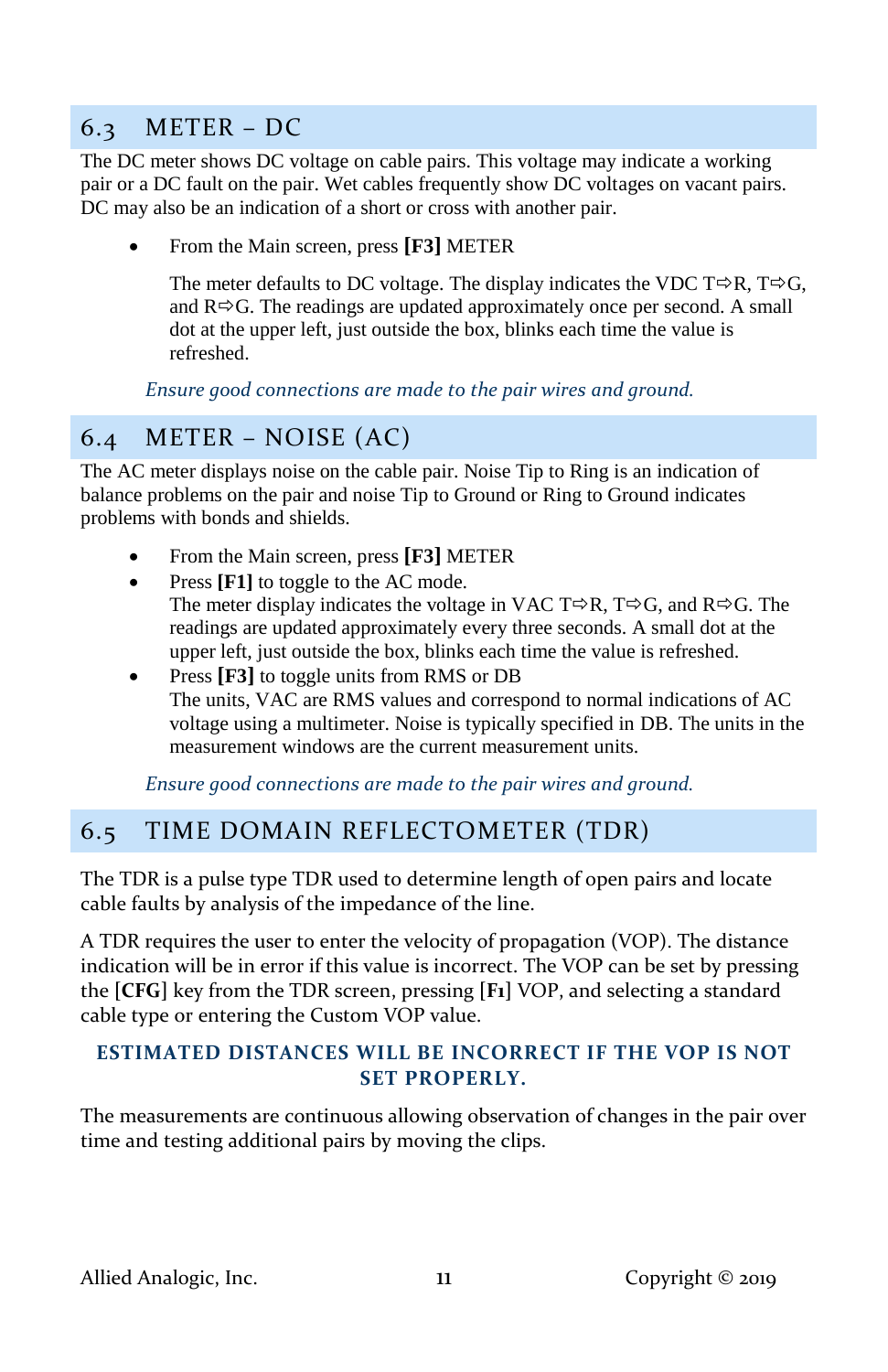## <span id="page-12-0"></span>6.5.1 CONNECTIONS

Connect the red pair test cord to the TriTone Transceiver and the test clips to the pair to be tested.

#### <span id="page-12-1"></span>6.5.2 TDR MEASUREMENT

- From the Main screen, press **[F3]** METER
- Press **[F3]** TDR
- Press **[F1]** 0-1Kft, **[F2]** 0-4Kft, or **[F3]** 0-8Kft. The TDR screen displays and prompts for a distance range. Select the shortest range that includes the fault for the best resolution. If the fault distance is unknown, select the largest range, **[F3]** 0-8KFT.

The result screen is a graph of the TDR response.

The cursor is a vertical line on the screen and the distance from the TriTone Transceiver to the position of the cursor is displayed at the lower left corner of the screen. If the distance is not displayed, press **[F1]**.

Move the cursor to the left or right using the **[F2]<** and **[F3]>** keys to position the cursor to the beginning of a sharp increase or decrease in the horizontal line. This is a change in the impedance. A sharp rise is a higher impedance (open) and a sharp fall is a lower impedance (short). Other changes in the line indicate other conditions on the line. Refer to [6.5.2.6 below](#page-14-0) for examples.

The distance to the fault is read with the cursor at the point where the change just starts to occur.

## <span id="page-12-2"></span>6.5.2.1 VELOCITY OF PROPAGATION (VOP)

The VOP must be set for the type cable you are testing for the distance readings to be accurate.

#### **ALWAYS VERIFY THE VOP SETTING. ESTIMATED DISTANCES WILL BE INCORRECT IF THE VOP IS NOT SET PROPERLY.**

- From the TDR display, press the **[CFG]** key
- Press **[F1]** VOP
- Use  $\begin{bmatrix} \mathbf{F_2} \end{bmatrix}$  **▼** and  $\begin{bmatrix} \mathbf{F_3} \end{bmatrix}$  **▲** keys to move the box to the gauge and type cable then press **[F1]** Set to save the setting.
	- o Note: If the cable is not one of the provided options, select the closest option available but the distance reading will not be exact. The other option is to use the CUSTOM option and set the value of VOP for the cable in known.

Allied Analogic, Inc. 12 Copyright © 2019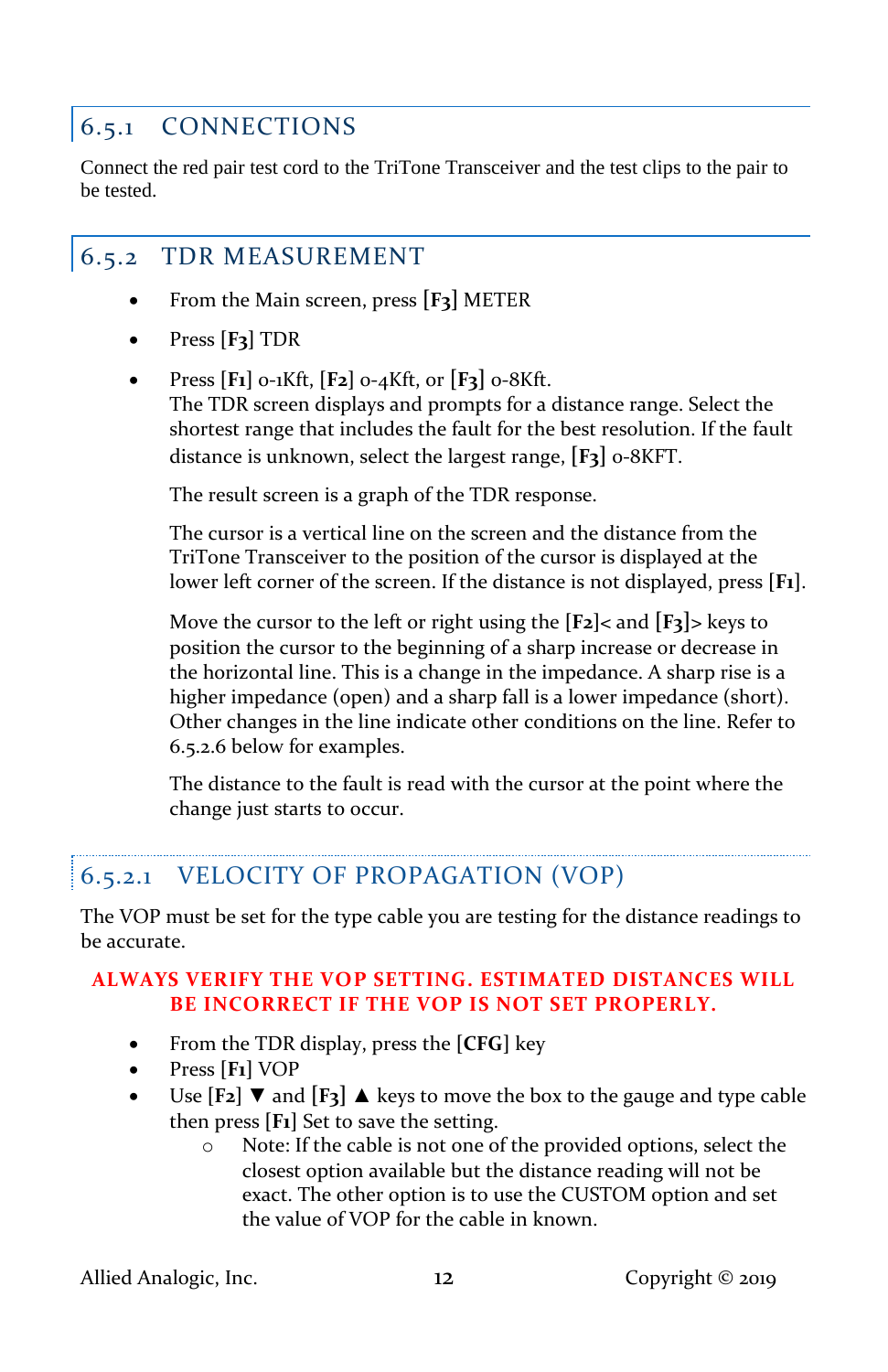## <span id="page-13-0"></span>6.5.2.2 GAIN

The Gain can be adjusted to help identify cable faults. Gain changes the vertical scale making small changes larger and easier to identify.

- Press **[LEVEL]**
- Use  $[F_2]$  ▼ and  $[F_3]$  ▲ keys to increase or decrease the gain.
- Press [F<sub>1</sub>] to display the distance to the cursor.

## <span id="page-13-1"></span>6.5.2.3 RANGE

Once the fault is identified, the range can be reduced if the fault is within a lower range to improve the resolution. The range may be increased if no fault is observed on the current range. The three ranges are  $o - iKF$ ,  $o - 4KF$ , and  $o - 8KF$ .

- Press **[FREQ]**,
- Use **[F2]** ▼ and **[F3]** ▲ keys. The ranges change up or down one range for each key press.
- Press [F<sub>1</sub>] to display the distance to the cursor.

## <span id="page-13-2"></span>6.5.2.4 PULSE WIDTH

The pulse width (PW) adjusts how much energy is in the pulse. Increasing the pulse width can be helpful when the fault is farther away.

- Press **[CFG]**
- $\bullet$  **[F**<sub>3</sub>**]** PW
- **Use**  $[F_2]$  **▼ and**  $[F_3]$  **▲ keys. The current pulse width is displayed on the** left side of the display PW=X.
- Press [F<sub>1</sub>] to display the distance to the cursor.

## <span id="page-13-3"></span>6.5.2.5 ZOOM

The ZOOM feature shows an expanded portion of the display at the current cursor position. ZOOM is helpful for better placement of the cursor for fault distance measurement. Position the cursor close to the change in level then use the Zoom function.

- Press **[CFG]**
- **[F2]** ZOOM
- The display now shows more detail of the display at the area the cursor was positioned.
- **[F1]<** and **[F3]>** keys to move the window to the desired portion of the display.
- Press [F<sub>1</sub>] to display the distance then adjust the cursor as needed.

Allied Analogic, Inc. 13 13 Copyright © 2019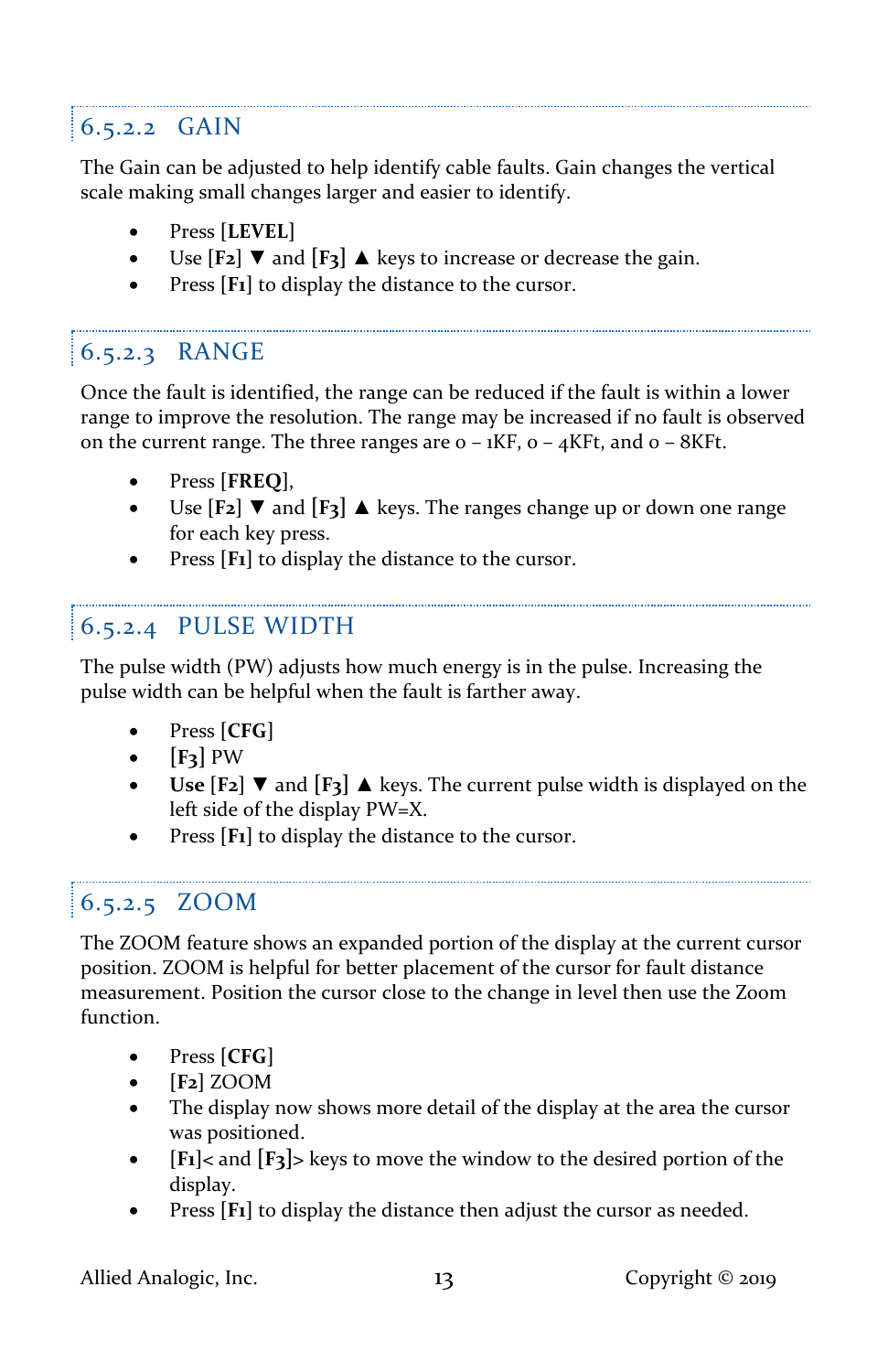# <span id="page-14-0"></span>6.5.2.6 TDR EXAMPLES

Some sample TDR indications.



Allied Analogic, Inc. 14 Copyright © 2019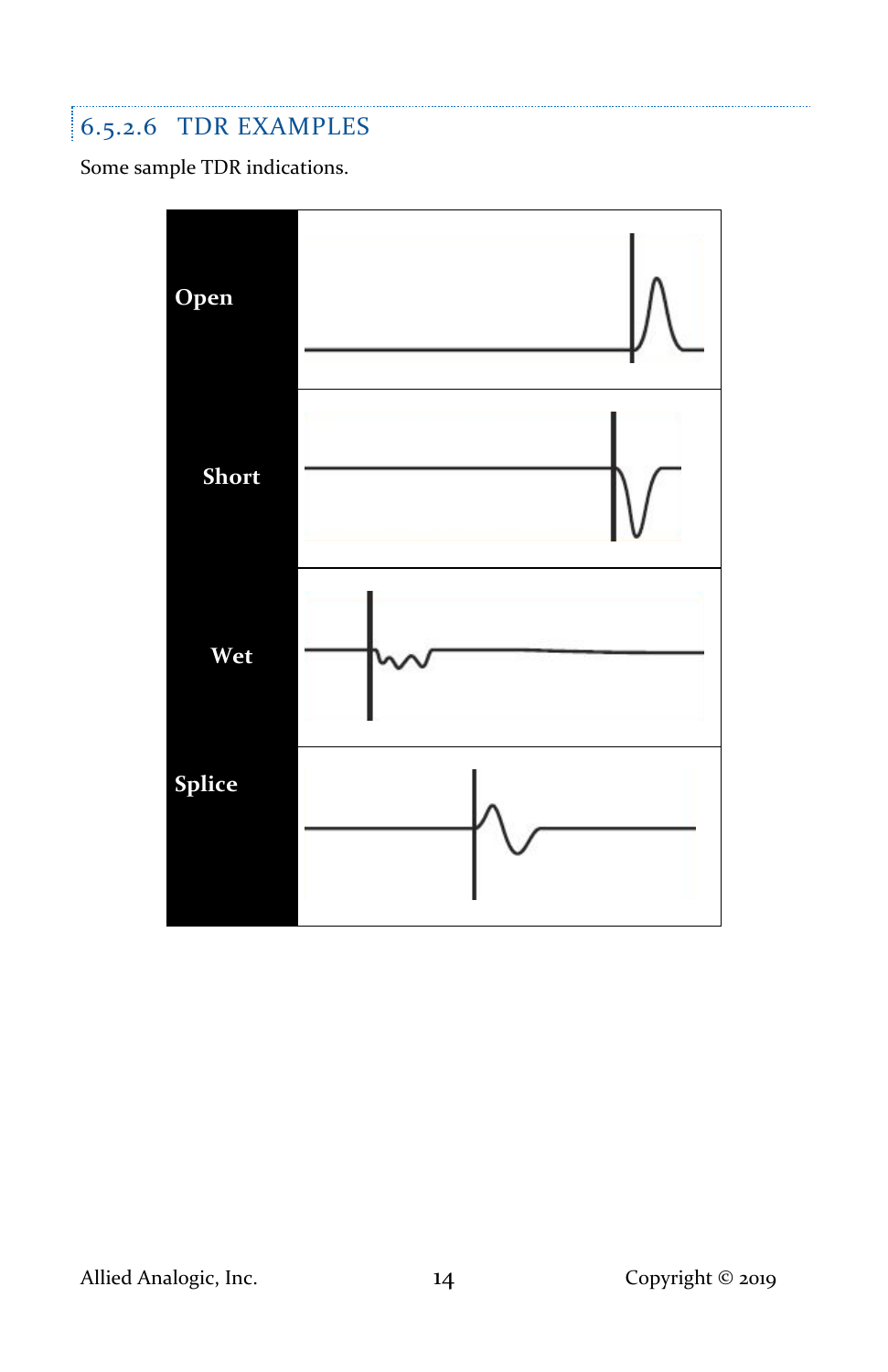## <span id="page-15-0"></span>**7 SPECIFICATIONS**

- 
- Weight: **Approx. 1lb.**
- 
- Power: Rechargeable<br>• Operating Temperature:  $20^{\circ}$  to 50° C, r • Operating Temperature:  $-20^\circ$  to  $50^\circ$  C, non-condensing
- Tone Frequencies: 577 Hz, 987 Hz
- Output Voltage Levels:

• Dimensions: 6.25"x4"x1.5", excluding carry bag

| Level   | Simplex | TRI-PLEX R -> T |
|---------|---------|-----------------|
| Normal  | 5 Vpp   | 10 Vpp          |
| High    | 10 Vpp  | 20 Vpp          |
| Maximum | 20 Vpp  | 40 Vpp          |

\*TriPlex applies Tone TR, TG, and RG. The TG and RG voltages are the same for TriPlex and Simplex.

- Meter DC +/-100V AC 30Vrms, -70db to 20db
- 

• TDR: 50FT to 1.1 KFT 2%, +/- 10 FT 250 FT to 4.3 KFT 2%, +/- 40 FT 250 FT to 8.6 KFT 2%, +/- 100 FT